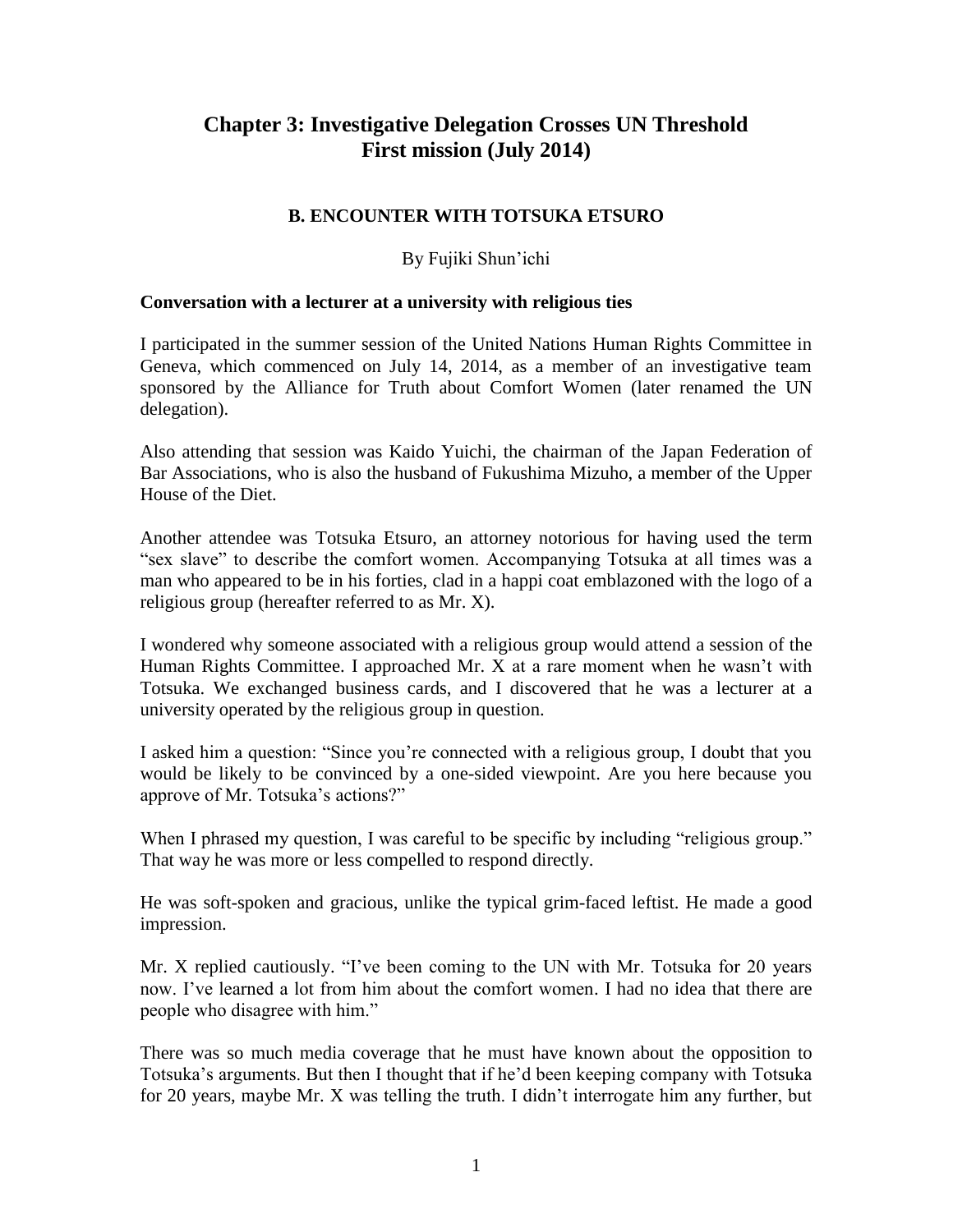did tell him that my group had come to the UN to state our position, i.e., that there were no abductions of comfort women, and that they were not forced into prostitution. I also offered a brief explanation how we arrived at that position.

During the three days I spent at the UN, I made an effort to speak to Mr. X every time I ran into him. Since that happened every day, we had several brief conversations. I didn't think someone connected with a religious group could afford to ignore me.

When the meeting on the last day of the session had ended and the left-wing NGOs were holding a press conference in the lobby, I was walking by with Fujii Mitsuhiko, when I ran into Mr. X again. I started a conversation because I wanted to know his opinion of the session. It was easy to approach to him because we'd been talking every day.

A Japanese government representative had just responded to a query by stating that "it is inappropriate to refer to the comfort women as sex slaves" at a plenary meeting, so I wanted to know what Mr. X thought. He seemed genuinely surprised. The interchange continued as I described our position to him.

Since we'd been talking for two days, neither of us felt hostility toward the other; we were able to have a normal conversation. Totsuka Etsuro's son happened to pass by, so Mr. X introduced him to us. That was our first encounter with Totsuka Etsuro and his son.

# **The term "sex slaves" captures the attention of the Human Rights Committee**

Judging from Totsuka Etsuro's age, his son must have been very young at the time. I heard he was attending an American high school.

I asked the son straight out what he thought about his father's position on the comfortwomen controversy. He replied, "I'm still learning about it, so I don't know the details. I need to learn more."

His response was very polite and revealed that he was receiving a good education. I sensed also from the way he spoke that he is gentle and intelligent. I came away with a favorable impression, and found it hard to believe that he is the son of someone who is considered evil by his opponents.

Fujii and I, Mr. X, and Totsuka's son were chatting when I spotted Totsuka Etsuro. At first he passed us by, but then retraced his steps, approached us, and said, rather aggressively, "Who are you people?"

We introduced ourselves and told him what we had been talking about. I also told him what a good impression I had of his son, and what a bright future surely lay ahead of him. Hearing me praise his son, Totsuka started to assume the bearing of a typical father, and the conversation went smoothly after that.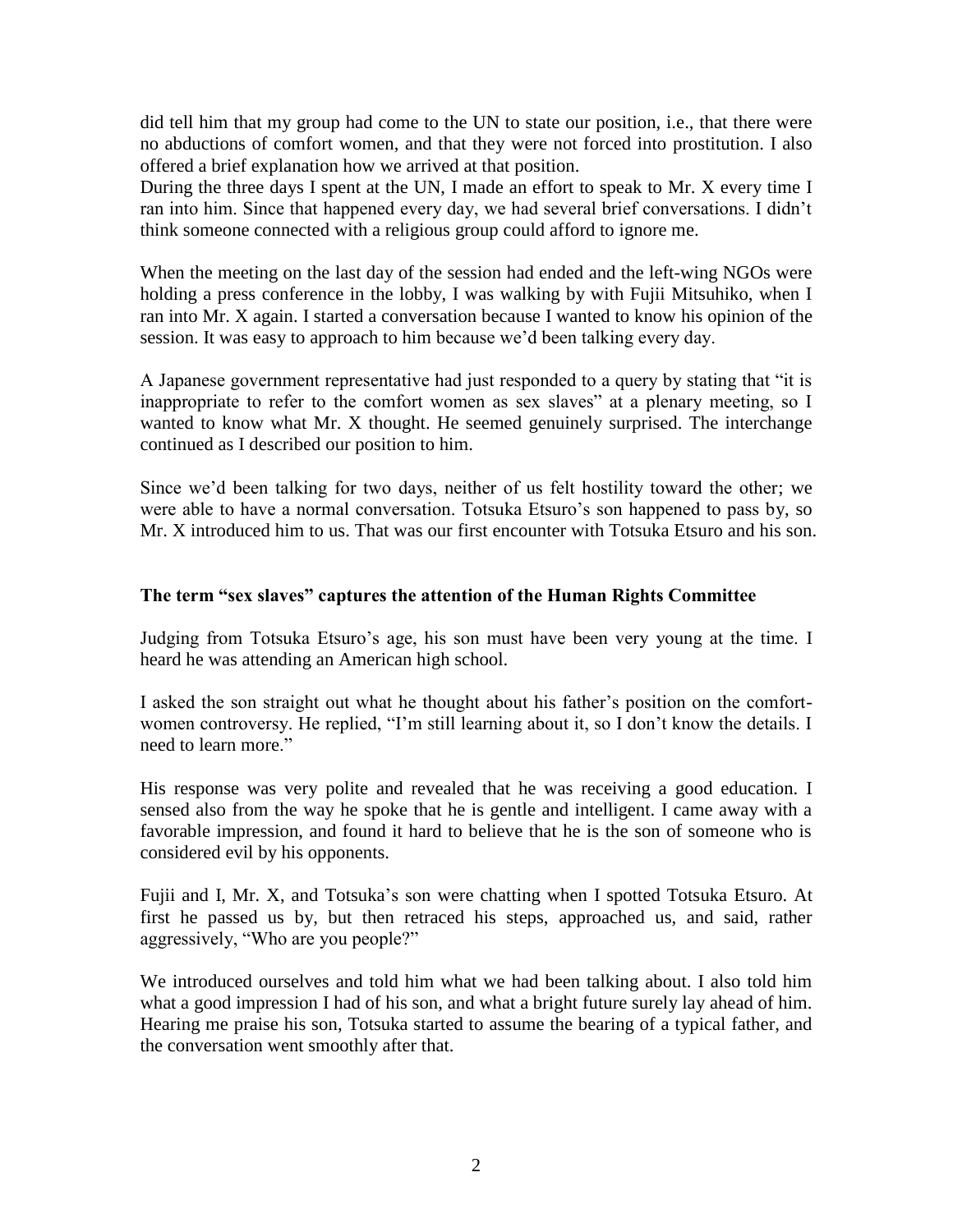

Totsuka Etsuro at a Human Rights Committee meeting in Geneva (top row, third from left)

Unlike my previous impression of Totsuka Etsuro, which I'll admit I'd formed on my own, he seemed like a mild-mannered, ordinary, middle-aged man. I decided to ask him about the comfort-women controversy. I will do my best to reconstruct our dialogue.

- **Fujiki:** Mr. Totsuka, why did you use the term "sex slaves" to describe the comfort women?
- **Totsuka:** I had a hunch. A hunch!
- **Fujiki:** Is that all?
- **Totsuka:** That's right. Amazing, isn't it? For 34 years I've been coming to the UN. I have submitted more than 20 proposals describing Japan's human-rights violations, but they didn't adopt one of them. However, when I said "sex slaves" instead of "comfort women" in 1992, the UN committee members started listening to me. That's what I mean by amazing.

I decided to keep listening to what he had to say, without presenting a rebuttal. But Totsuka did all he could to change the subject. He didn't seem to want to talk about the comfort women, so I had to keep prompting him to get him back on track.

**Fujiki:** Do you enjoy doing this?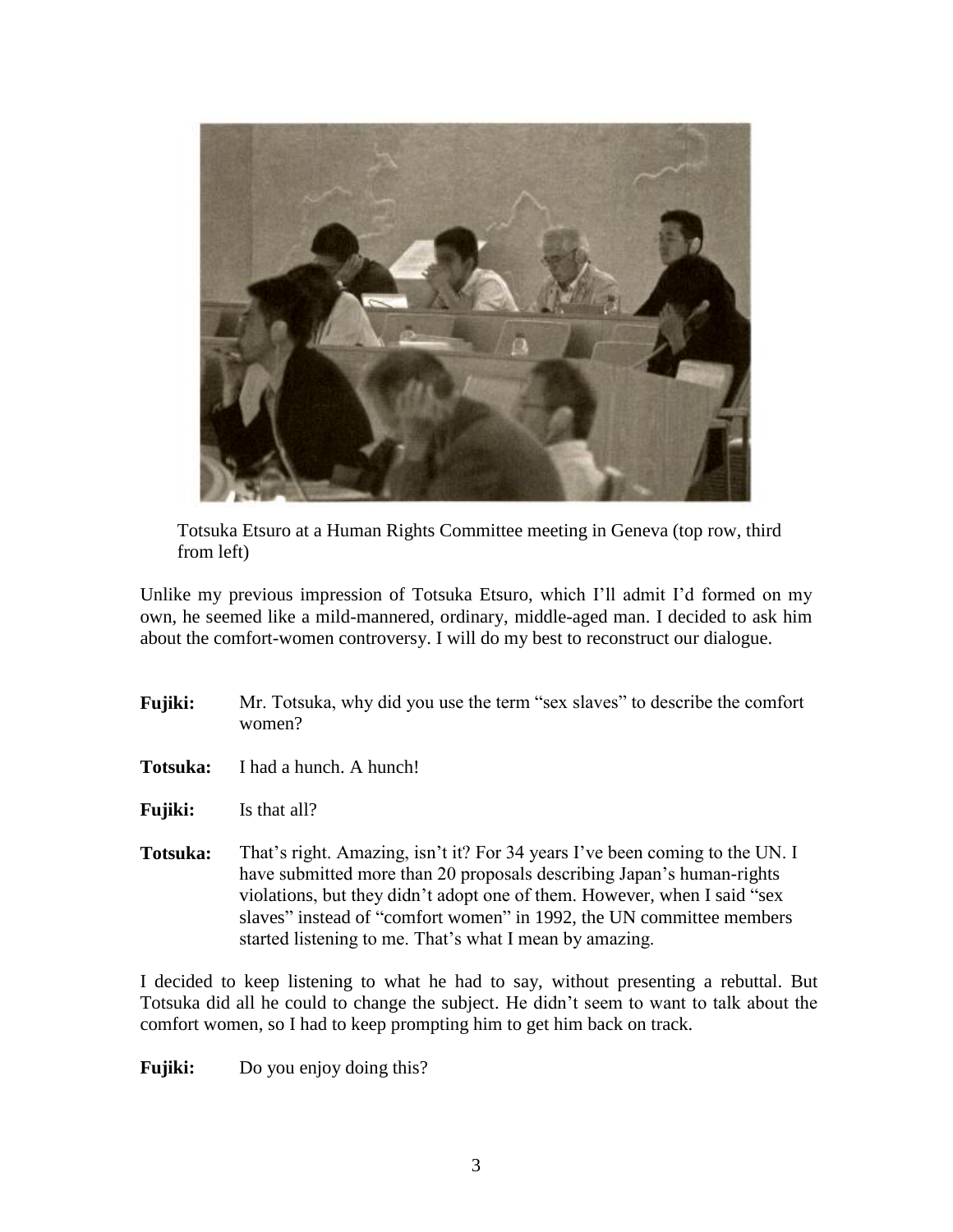**Totsuka:** Not one bit.

**Fujiki:** Why is that?

**Totsuka:** Because people like you have come onto the scene.

Totsuka may have been speaking candidly here. He'd been going to the UN for all those years, and no one had placed obstacles in his path. No one had voiced any opposition. So I think he gave an honest answer.

He attempted to steer the conversation away from the comfort-women controversy, and toward the First Optional Protocol to the International Covenant on Civil and Political Rights.

He began his explanation: "The first year I came to the UN was 1984. That time I came about the psychiatric-hospital problem. I came to demand ratification of the First Optional Protocol."

In Japan the final judicial decision-making authority rests in the Supreme Court. But if the Japanese government ratifies the First Optional Protocol, when the Supreme Court hands down a judgment in connection with human rights, individuals may resort to the individual complaints mechanism established by the First Optional Protocol.

What this means is that when the Supreme Court of Japan, which should be the court of last resort, hands down a decision, the UN could overrule that decision. That would be shaking the very foundation of the nation that is Japan. Japan has yet to ratify the First Optional Protocol. This makes perfect sense, but the citizens of our nation will have to remain vigilant, as the situation might change in the future.

## **Backbone of ideology is the victors' mindset**

After we had been standing around talking for about 20 minutes, Totsuka suggested that we go somewhere to have coffee. We entered a cafeteria inside the UN building, and Totsuka treated me to coffee in a paper cup. We took a photo of the two of us together, but Totsuka said, "I don't want this to circulate, so please don't post it on the internet." I respected his wishes.

For about an hour we traded opinions on a variety of topics. Like a typical leftist, Totsuka presented one-sided arguments and resorted to diversionary tactics. When he began to state his case, he didn't give us a chance to get a word in edgewise.

But we've jousted with leftists in a variety of situations, and have countered many attempts to veer off topic. Totsuka seemed uncomfortable.

He is mild-mannered, and there is no hint of high-handedness in his demeanor. I could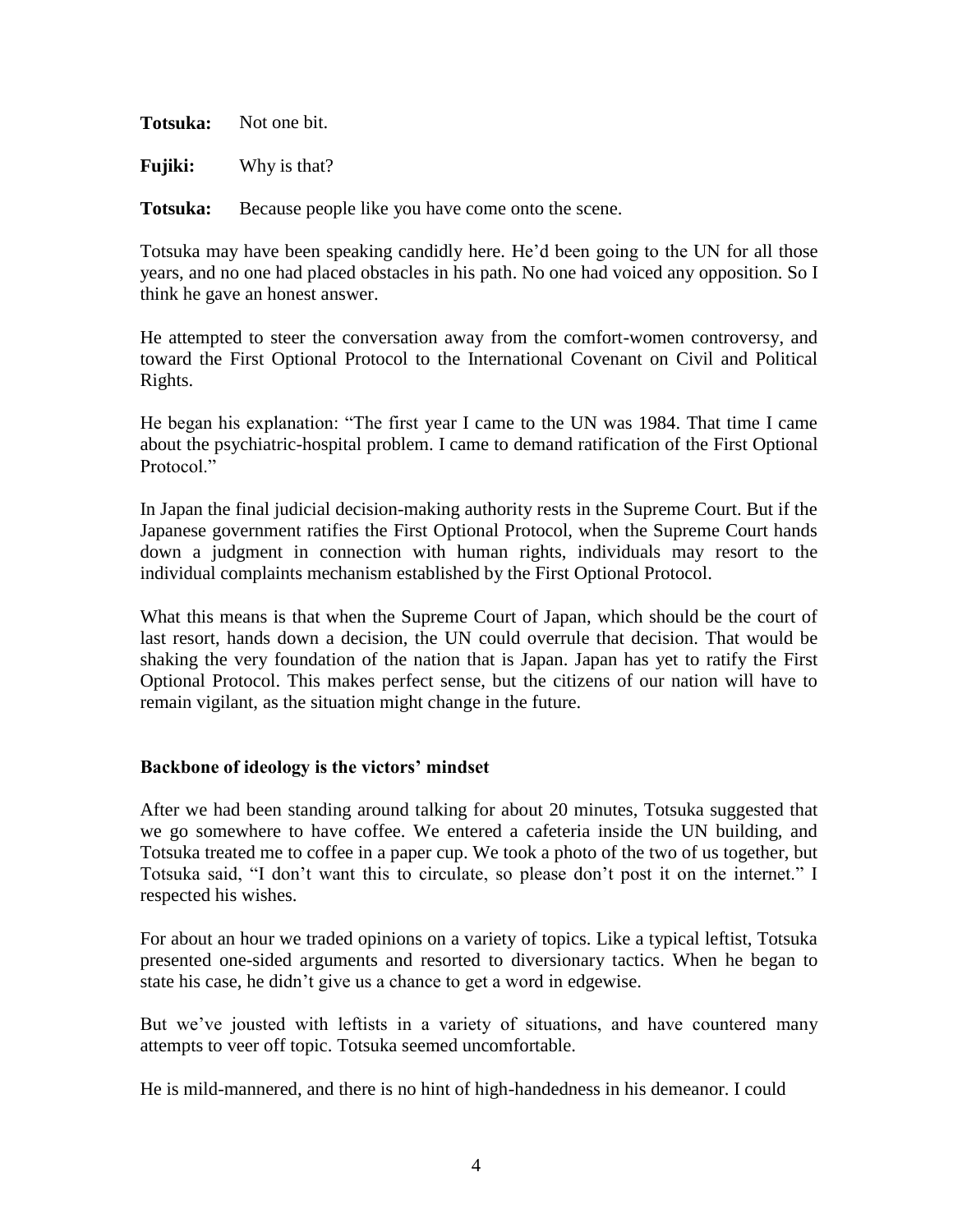

Phoenix Television (Hong Kong) interviews Fujiki Shun'ichi

imagine having a pleasant conversation with him if we were talking about something else. I tried asking him about Chuo University Professor Yoshimi Yoshiaki.

- **Fujiki:** Do you think what Professor Yoshimi Yoshiaki says is 100% correct?
- **Totsuka:** He's very accurate because he has verified everything he says.

But then he tries to veer off topic again.

- **Totsuka:** Some people have written that the UN tends to attack Japan, but that's not true. Japan is a very important member state. The US pays the most, and Japan is second.
- **Fujiki:** Yes, but remember that Japan is included in the "Enemy State Clause."
- **Totsuka:** Of course, it is. Japan and Germany and Italy.
- **Fujiki:** The UN's mission is to suppress them.
- **Totsuka:** Yes, that's right. The purpose of the war was to protect human rights. They said they would fight until Japan, Germany, and Italy came to value human rights. That's why they established the UN. Because if Japan, Germany, and Italy committed acts of violence, there would be no world peace.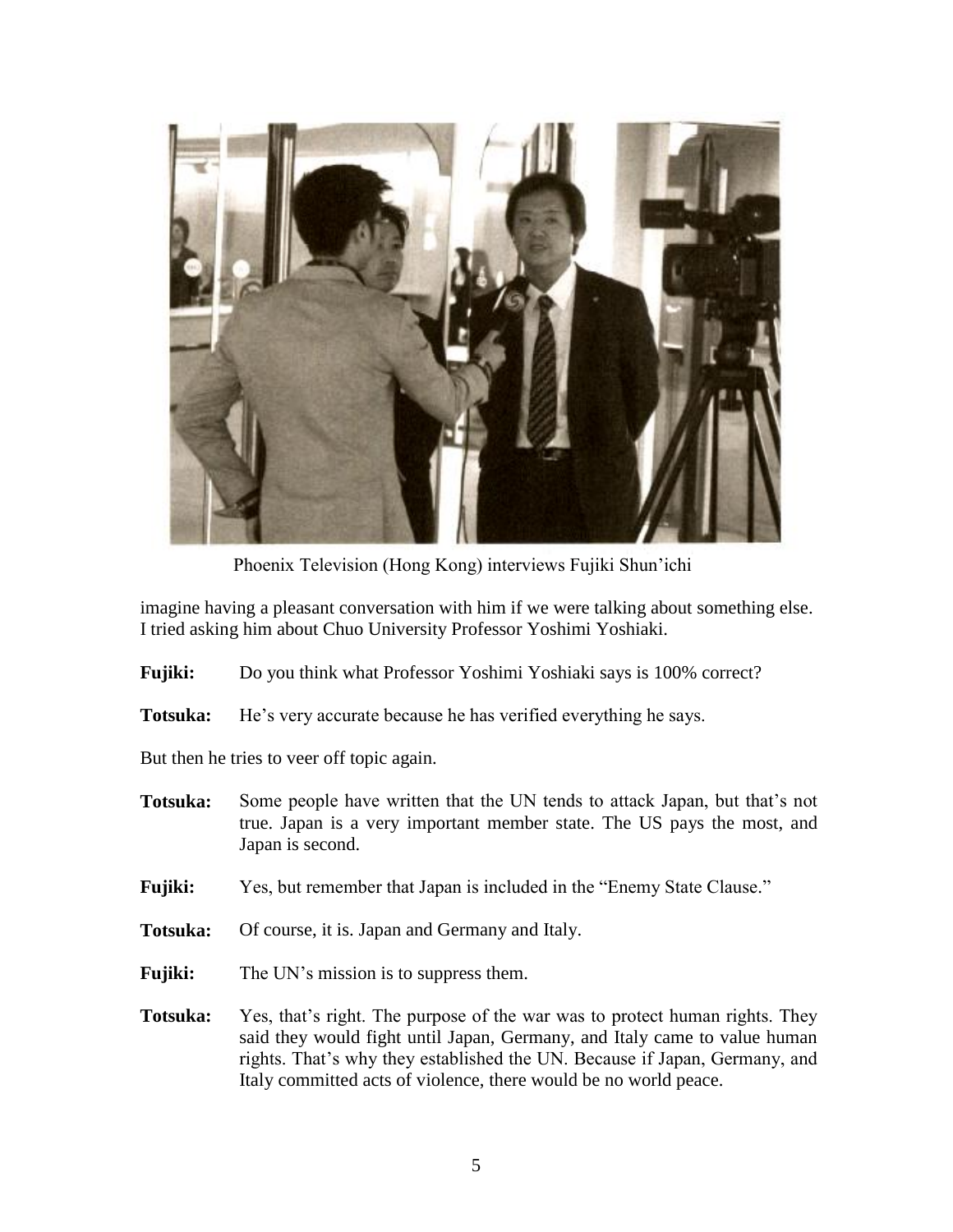| <b>Fujiki:</b> | In that case, are you saying that you accept the actions of the Allied Forces<br>as just? |
|----------------|-------------------------------------------------------------------------------------------|
| Totsuka:       | Yes, I do. Of course, I do. I am in favor of human rights.                                |
| <b>Fujiki:</b> | Are we talking about personal preferences?                                                |
| Totsuka:       | That's how I feel.                                                                        |
| <b>Fujiki:</b> | Very well.                                                                                |

Thus it appears that at the heart of Totsuka's activities is not the resolution of problems, but his personal preferences. It became perfectly clear to me that he had been steeped in the victor nations' historical perception.

| Totsuka:       | What was Japan's declaration in 1940? Japan will control Asia, that's what.<br>Then Italy and Germany declared that they would control Europe. It's<br>ridiculous for one ethnic group to even contemplate controlling all other<br>nations. It was in opposition to that that the UN was established.                             |
|----------------|------------------------------------------------------------------------------------------------------------------------------------------------------------------------------------------------------------------------------------------------------------------------------------------------------------------------------------|
| Fujiki:        | The Asian nations became the prey of the white man's enslavement policies,<br>didn't they? So the white men were good, and Japan was bad?                                                                                                                                                                                          |
| Totsuka:       | Yes, it was bad.                                                                                                                                                                                                                                                                                                                   |
| <b>Fujiki:</b> | Bad. Japan was the only nation that tried to stop enslavement policies.                                                                                                                                                                                                                                                            |
| Totsuka:       | That's not true. More important than nations are people who took action to<br>abolish enslavement policies. I'm glad that Roosevelt was the first to<br>champion human rights in the international community. That was on January<br>1, 1945. Before that the term "human rights" never appeared in any<br>international document. |

From this exchange I realized that Totsuka thought anything Japan did was bad, and was grateful for any crumbs the white men threw his way. He is a victim of postwar Japanese education. Totsuka was an excellent student, and therefore suffered serious harm.

## **Japan's gender discrimination is a disease**

**Fujiki:** This isn't human rights, but until the 1950s women in most Western nations were not permitted to have bank accounts without their husbands' permission. In Japan even prostitutes were able to open bank accounts. So does that sort of gender discrimination exist in Japan?

**Totsuka:** Yes, it does.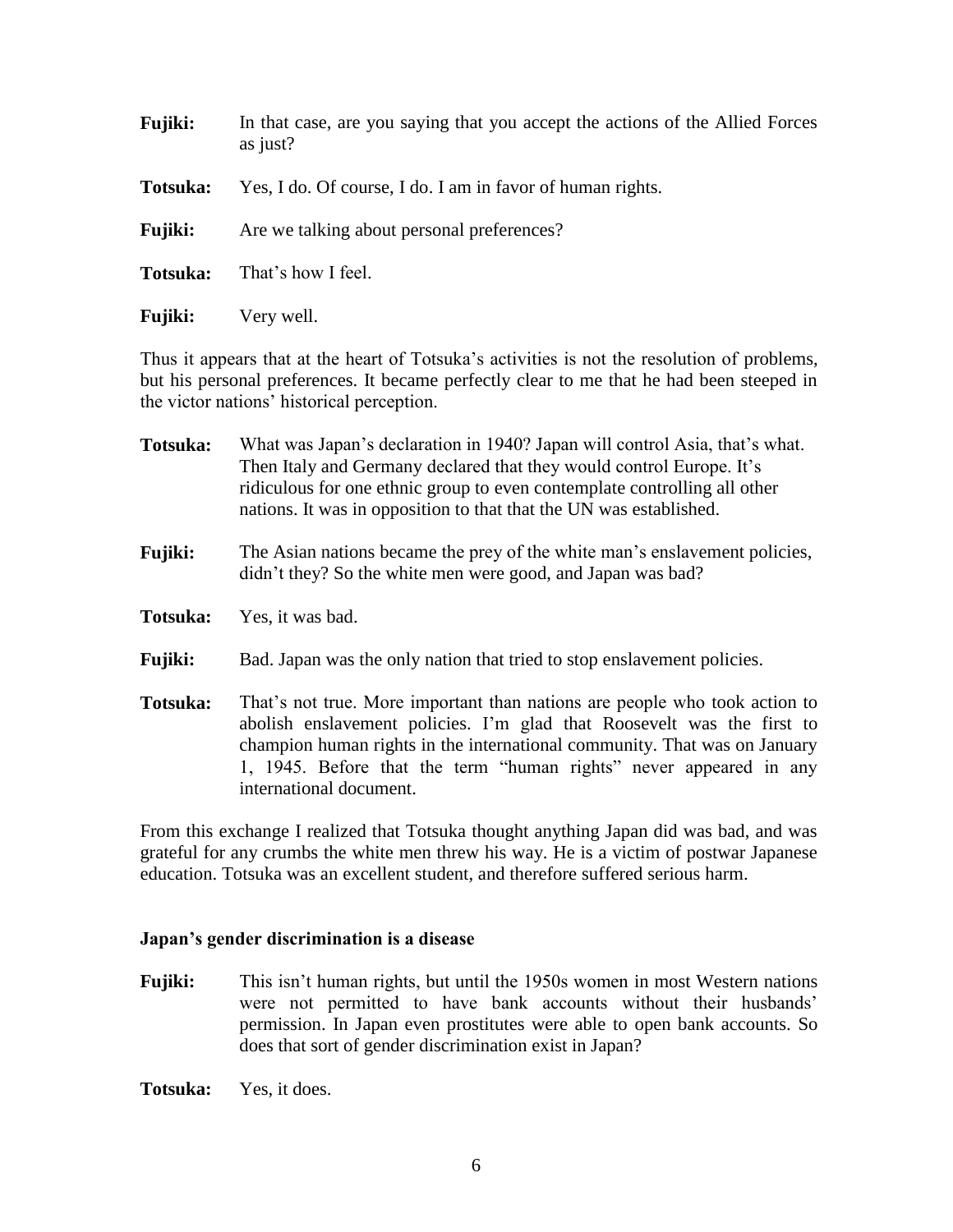- **Fujiki:** Discrimination of the sort that existed in the West?
- **Totsuka:** I'm not sure about that. Maybe not. But there certainly is gender discrimination. The Constitution says that there is gender equality, so I thought that had been achieved, that there was no gender discrimination. But for reasons I don't understand, women have a difficult time becoming Diet representatives. According to the Gender Equality Index, Japan ranks about  $100^{\text{th}}$  in the world.
- **Fujiki:** I think that's fine.
- **Totsuka:** The main cause is the number of Diet representatives. The US Constitution doesn't recognize women's rights. There's no provision mentioning gender equality. So every year American women appeal to the UN for equality.
- **Fujiki:** Yes, of course. Because there is actual discrimination. They wouldn't need to appeal if there weren't.
- **Totsuka:** It's not a matter of whether there's discrimination, but that there's no guarantee of equality in the Constitution.
- **Fujiki:** The Constitution is a legal document, so if there were no discrimination, laws wouldn't be necessary.
- **Totsuka:** Yes, I guess so. But there are gender-equality laws in Japan, and there's still discrimination.
- **Fujiki:** What kind of discrimination?
- **Totsuka** Well, as I just said, women can't become Diet representatives.
- **Fujiki:** Excuse me. It's not that they can't become Diet representatives, but that they don't get elected.
- **Totsuka:** In that case, if women were compelled to vote only for women, then they'd get elected. But that's a systemic problem. I'm talking about actual problems.

Apparently the adoption of the Basic Act for a Gender-Equal Society is a huge blemish on Japan. As I stated earlier, it was nations that discriminate against women that provoked the gender-equality movement. By adopting it, Japan, with its totally different culture, history, and circumstances, has created problems that never existed before, and made its government a target for criticism. Liberals excised certain portions, and then claimed, "France succeeded. Germany succeeded, too! Therefore, Japan should adopt it, too." This kind of wish to slavishly adopt Western customs, which totally ignores Japan's traditions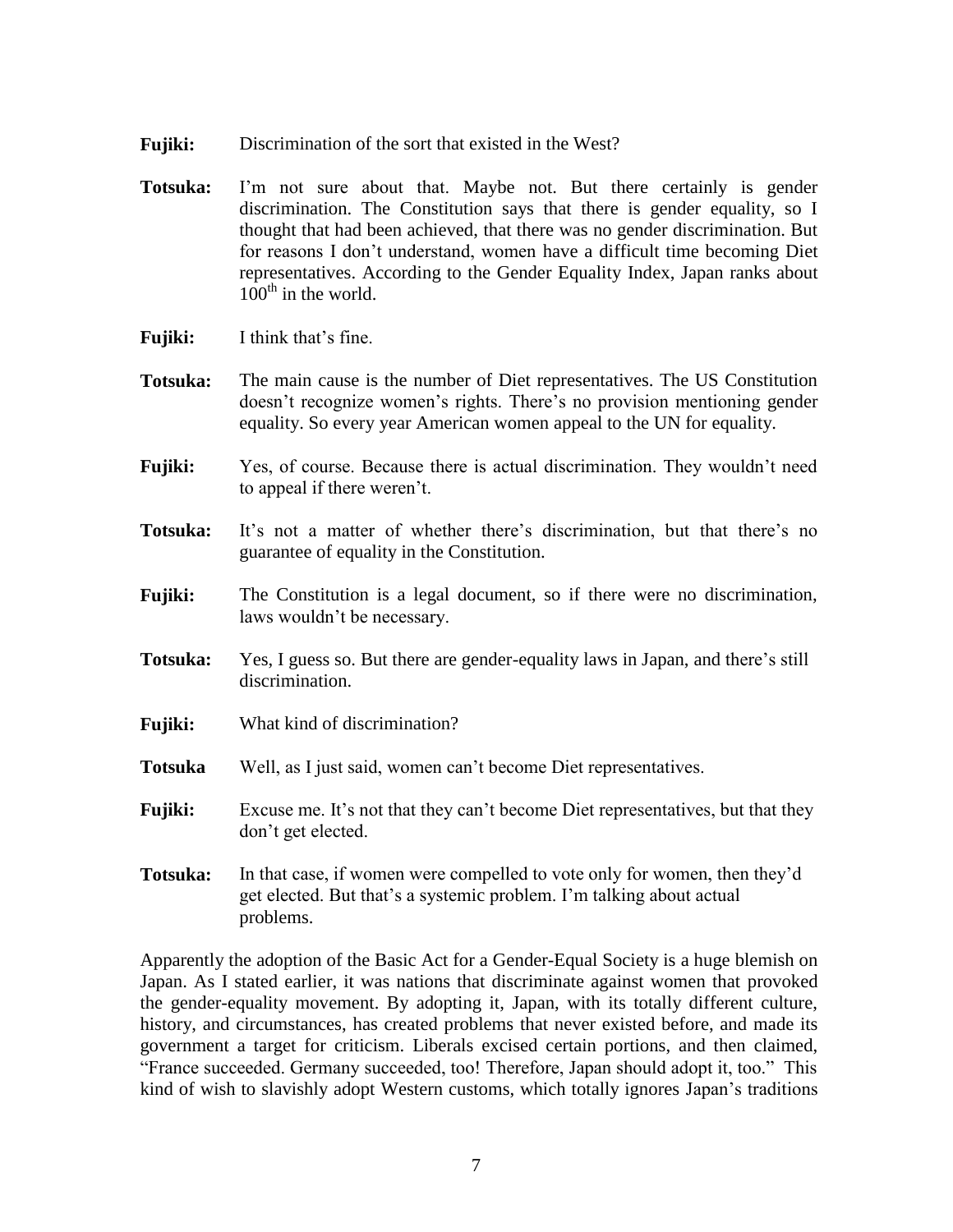and culture, is the source of the problem.

This is like the frog in the well that has no knowledge of the ocean. Since Totsuka never learned about Japan's wonderful traditions and culture, he never stopped to consider that they are absolutely not compatible with the systems of the West.

- **Fujiki:** Since ancient times Japan has been plagued with natural disasters. If men and women hadn't each taken on their own roles, we couldn't have survived. This isn't discrimination, it's differentiation. I don't think there has been any discrimination.
- **Totsuka:** Before World War II a woman wanted to matriculate at Kyushu University. The university considered the possibility. So whom did they consult? Have you heard of Minobe Tatsukichi? He was a Tokyo University professor, the one who espoused the "emperor-organ theory," and because of that military authorities forced him to resign from his government positions. He was known for his espousal of democracy. So they asked him what he thought about a female student in the Faculty of Law. I wrote a book entitled *The ILO and Gender: Toward a Society Free from Discrimination*.

# **Objection to the term "sex slaves" is like a sick person in denial**

- **Totsuka:** Isn't it strange for men to be talking about sex slaves here? The fact that we are means that there's gender discrimination.
- **Fujiki:** Haven't you been brainwashed by GHQ's masochistic perception of history?
- **Totsuka:** Have you read Elizabeth Kübler-Ross' *Death and Dying*? If you were told you had cancer, your first reaction would be one of denial.
- **Fujiki:** I would say I don't have cancer?
- **Totsuka:** That's right. Then comes anger. Then you gradually come to accept the diagnosis. There's a natural progression in that process. I think that if Japan were told it's sick, it would go into denial. It would say, "How dare you!" That's the first reaction. So that's the most natural reaction when a Japanese says, "Comfort women were sex slaves." But since the process involves gradual acceptance, you need to complete that process. That's why Japan is sick. Japan is sick.
- **Fujiki:** Aren't you the one who is sick? You're not sick, and Japan is?
- **Totsuka:** I am sick, too.
- **Fujiki:** If someone who's sick tells another sick person that he's sick, he's not going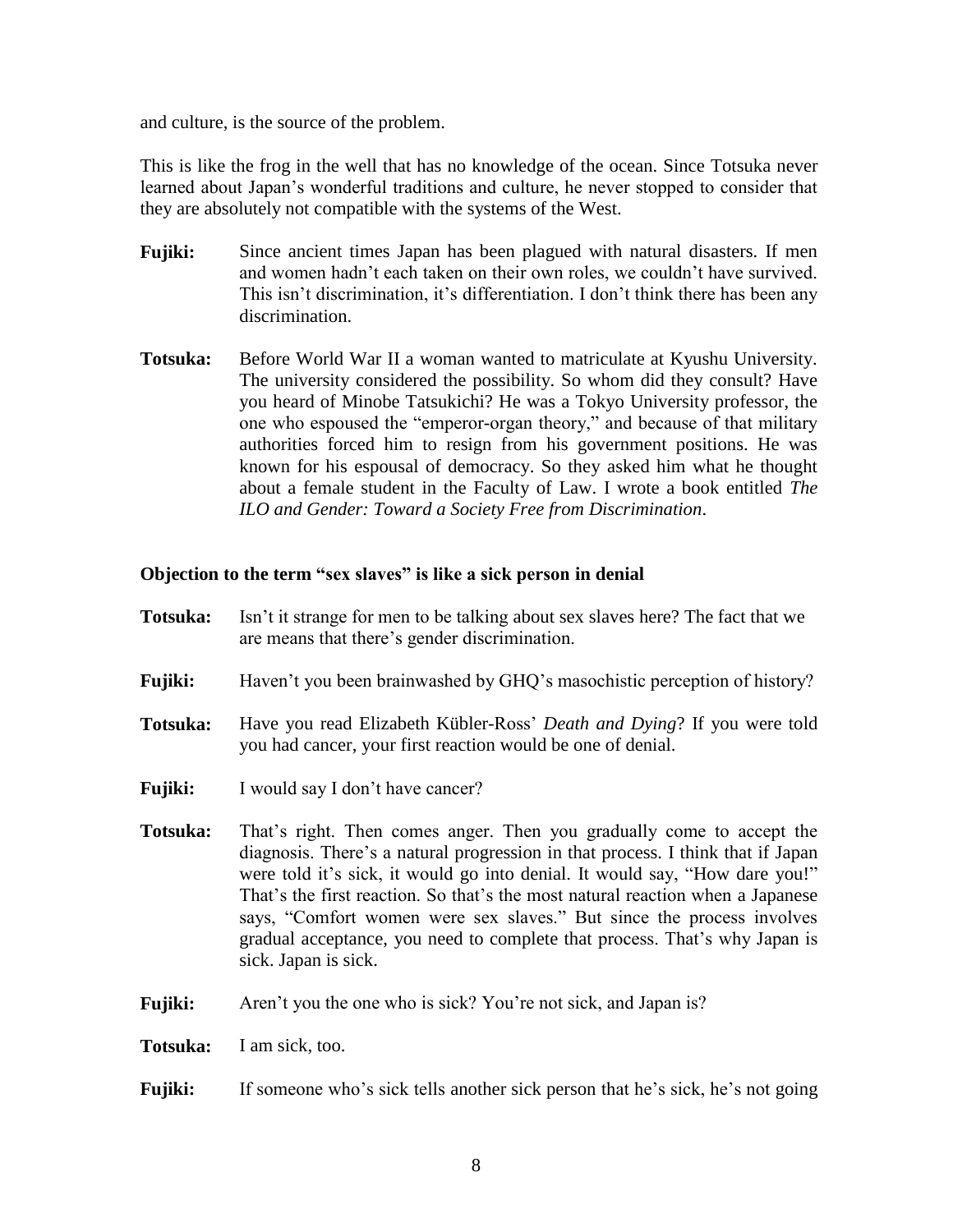to be very convincing.

**Totsuka:** We might both be sick. If we point out the fact that Japan is sick, then we'll do research and find out what sort of illness …

- **Fujiki:** Is Japan such a stupid country?
- **Totsuka:** Not stupid, but emotional.
- **Fujiki:** Japan is a cool-headed nation. It's not emotional, compared with other nations. Japan is much more cool-headed than South Korea.

I became convinced from his pronouncements that Totsuka has no idea about the extent to which Japan measures up to world standards.

### **Boasts about introducing" "sex slaves into the comfort-women debate**

- **Fujiki:** How much money do you think Japan is contributing to the UN? It's a huge amount. Japan owns the UN. But getting back to curing Japan's illness. It's like an illness. If you go to a hospital and are told you're sick, then you start thinking, "Maybe I am sick. Let's cure this illness."
- **Totsuka:** Then do we bring up LGBT and public housing? Whoever does that is sick.

Here Totsuka can't think of a retort, and resorts to his sidetracking tactic.

- **Totsuka:** The First Optional Protocol is not a court, but it might as well be. Doesn't it make sense for us to discuss this together at the UN in accordance with impartial procedures, and cure the illness?
- **Fujiki:** But it doesn't have legal force, does it?
- **Totsuka:** It's a sickness. So if you're told you're sick, you have surgery, or you receive another type of treatment.
- **Fujiki:** So you think Japan is sick.
- **Totsuka:** I'm saying that parts of Japan are diseased. That's true of the US and England as well. We arrange for those illnesses be diagnosed here in secret. We cure the illnesses by pinpointing them one by one. The fact that I was the first to say the words "sex slaves" had a huge effect on the Human Rights Committee. Then the term spread throughout the whole world!
- **Fujiki:** You did a great disservice.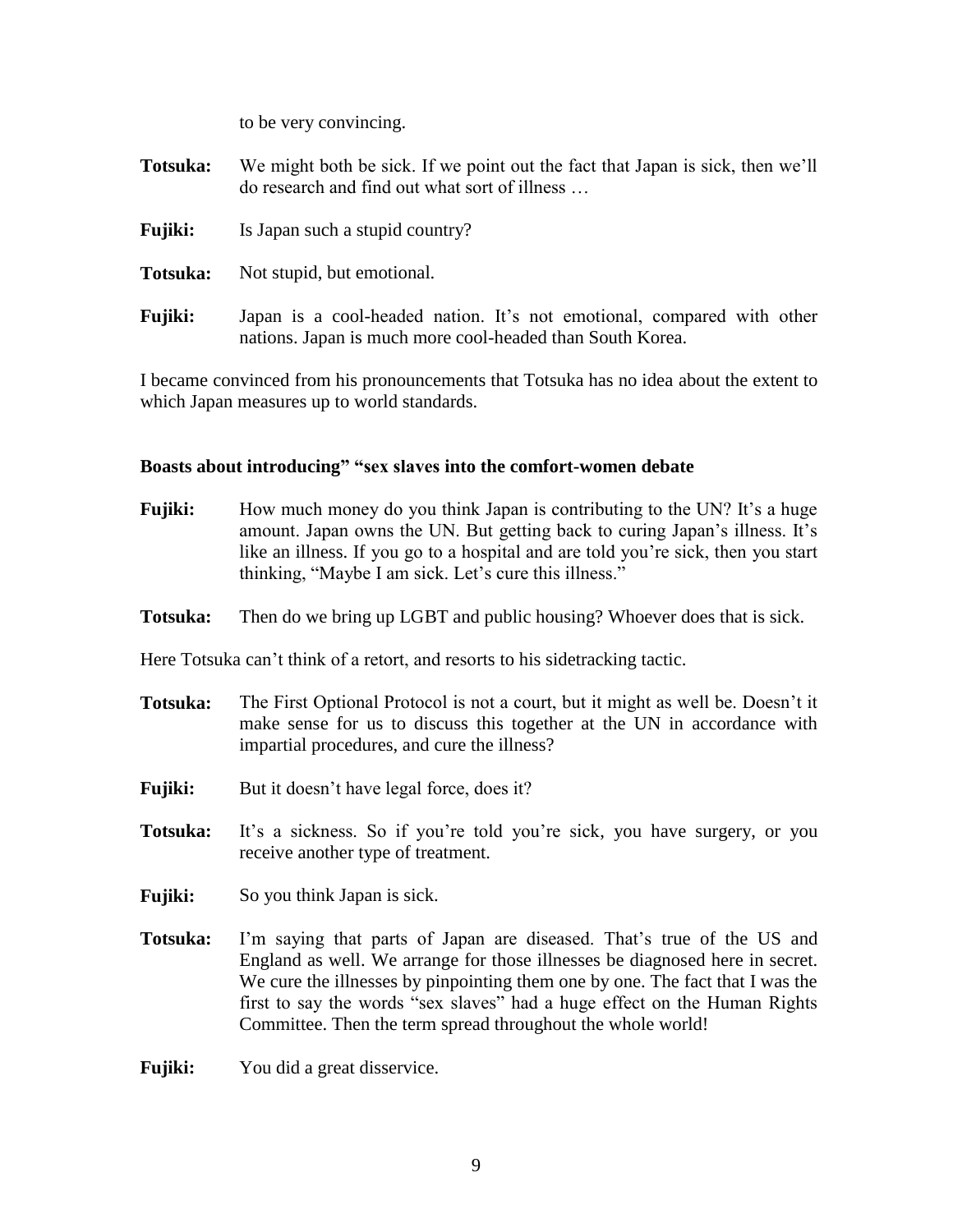Totsuka boasts that he introduced the term "sex slaves" into the dialogue at the UN.

- **Totsuka:** So you people should tell the government to ratify the First Optional Protocol immediately.
- **Fujiki:** What does the comfort-women controversy have to do with the First Optional Protocol?
- **Totsuka:** Not a thing.

**Fujiki:** Then your whole explanation was a waste of time?

He speaks inconsistently and endlessly, and then admits that what he has said is irrelevant. Going off on a tangent or changing the subject appears to be an ingrained habit. All leftists do this.

- **Totsuka:** Comfort women never gave me power of attorney. Nobody asked me to do this.
- **Fujiki:** As a Japanese, as a citizen of a nation mentioned in the UN Enemy State Clause, do you feel comfortable here at the UN?
- **Totsuka:** No, I feel very uncomfortable. Do you know why? Because you people are here (laughter). Recently I've felt uncomfortable because people refuse to understand my position.
- **Fujiki:** Then we need to hold a public debate.

Here again, it's obvious that he's steered half the conversation off topic. When I asked him if he feels comfortable at the UN in spite of the Enemy State Clause, he replied that my presence and that of my associate makes him uncomfortable. He did not answer my question. If I had asked him simply if he felt comfortable, he could have answered no, and that would have been that. But I deliberately mentioned the Enemy State Clause, and Totsuka evaded my question.

#### **Extrapolating 200,000 comfort women from Arafune Seijuro's speeches**

- **Totsuka:** The figure of 200,000 isn't taken from my own data. But I think it's quite accurate. I was the first one to mention 200,000.
- **Fujiki:** You were the first to mention 200,000?
- **Totsuka:** Yes, that's right. Do you know why? I acquired transcripts of speeches that serve as the basis for that claim. Whose speeches? Speeches given by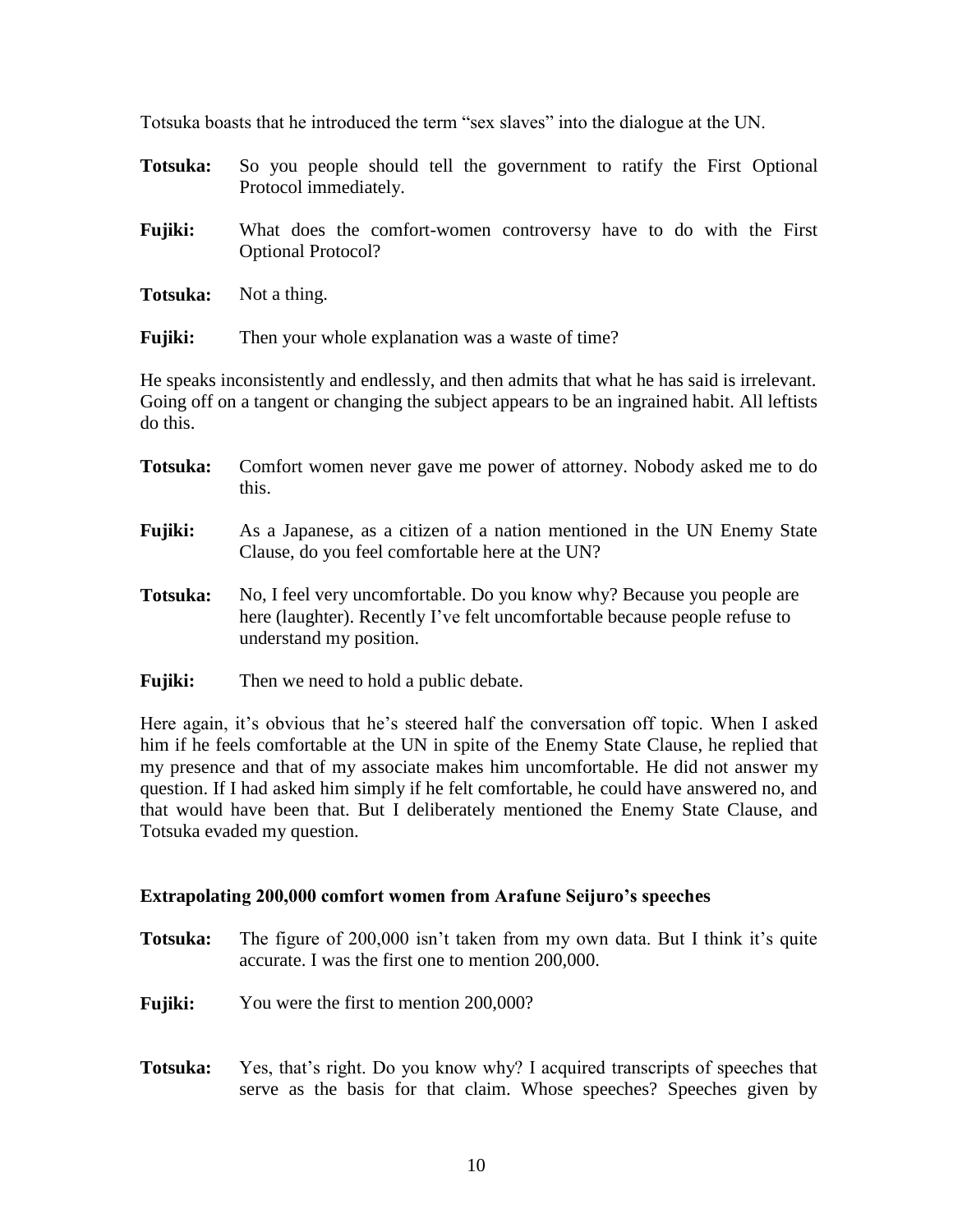Arafune Seijuro, who served as deputy speaker of the House of Representatives, when the Treaty on Basic Relations between Japan and the Republic of Korea was concluded. At the time, I think he put the number at 142,000. Maybe there were a couple hundred more.

- **Fujiki:** You're talking about sex slaves?
- **Totsuka:** No, not sex slaves. Arafune said the Japanese military murdered 142,000 Korean women, or something like that.
- **Fujiki:** 140,000?
- **Totsuka:** That's the number of women they killed. So I said, "Then this amount of money is nothing." Given the number of soldiers at the time, they would have needed 80,000. So if you add the numbers you get 200,000. That's why I said at least 200,000.
- **Fujiki:** That's where the "200,000 sex slaves" came from?
- **Totsuka:** Um-hmm.

So now Totsuka says the 200,000 figure doesn't come from his own data. He doesn't really say where it comes from, but says that he provided the number. It looks as though as long as he can use it to attack Japan, he doesn't care where his information comes from.

**Fujiki:** In that case, what did those women's families do when 200,000 of them were turned into sex slaves? **Totsuka:** I don't know. I have no idea. But there are registries that list the comfort women. **Fujiki:** Where are they? **Totsuka:** The military had them. There are also travel documents. They're housed at the Home Ministry. In the basement of the Home Ministry. You have to ask them to show them to you. But I don't think they will agree. If you're saying that 200,000 is too many, just go over there and check for yourself. **Fujiki:** I'm asking you if there were 200,000 sex slaves. **Totsuka:** Then I guess of the 194,000 women, 80,000 were sex slaves. **Fujiki:** You're not allowed to invent numbers! **Totsuka:** Something like 80,000. That's not my job. I just offered an estimate.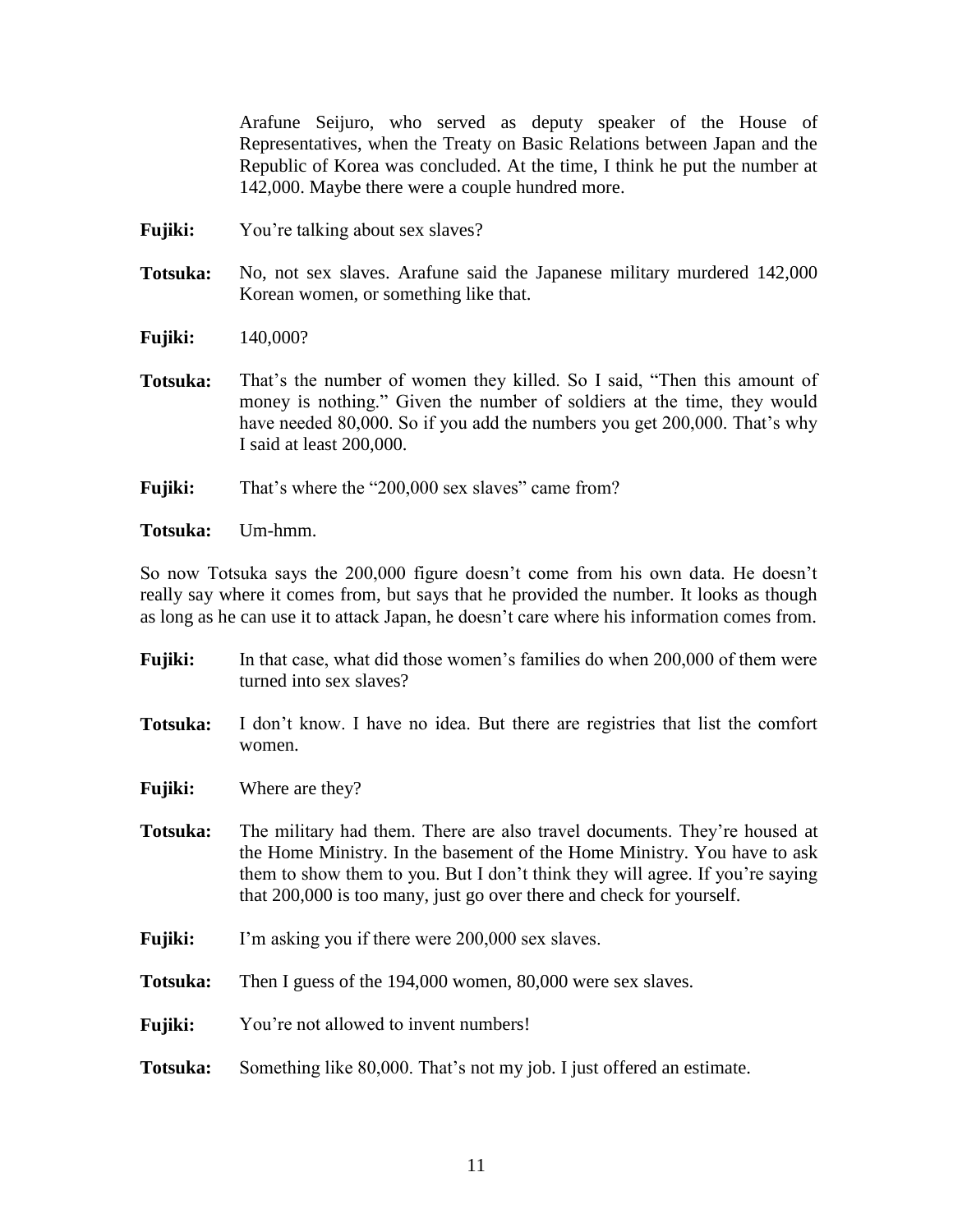| Fujiki:<br>Then how about if I make an estimate, too? |  |
|-------------------------------------------------------|--|
|-------------------------------------------------------|--|

- **Totsuka:** Go ahead.
- **Fujiki:** Suppose I say that there were 30,000 comfort women?
- **Totsuka:** That's fine, but you need to produce evidence. I have evidence for my arguments. All the Japanese government needs to do is say that they conducted an investigation and came up with the number 30,000. But they don't say that, and that's why we're here now.

Totsuka says he has evidence, but doesn't provide any explanation. It's difficult to tell what he means.

**Totsuka:** That's why I said that I have to come here every year and report on a gross infringement of human rights. And the government provokes me, dares me to go ahead. So when the government does that, I can't back out even if I want to. A lot of time and money are involved. I thought the government would give in if I came here for two or three years. So I tried different strategies. One year I presented a protest against the substitute-prison system. Another time I brought up retrials for prisoners on death row. My biggest success was *karoshi* (sudden death from overwork). I couldn't do it by myself, so I appealed to a group of lawyers who specialize in this problem. We came here together and presented our case. After we did that two years in a row, the Ministry of Labor changed for the better. The ministry's bureaucrats didn't deny our allegations, at least not that time. They didn't say a word, because we told them that we were going to succumb to *karoshi*.

Here again, Totsuka steers the conversation to his personal exploits, and demonstrates his determination not to discuss anything outside his field of expertise.

#### **American GIs "coerced" into patronizing prostitutes**

- **Fujiki:** Let's return to the comfort-women controversy.
- **Totsuka:** A Diet representative told me about the problem. But it's hard to solve it in the context of domestic law, because there are no victims. Nothing has been done about it.
- **Fujiki:** You say there are no victims.
- **Totsuka:** And then some victims came forward. The Japanese government said that brokers recruited the women and followed the Japanese army around. They said they couldn't conduct an investigation. That's where they stumbled. They should have investigated.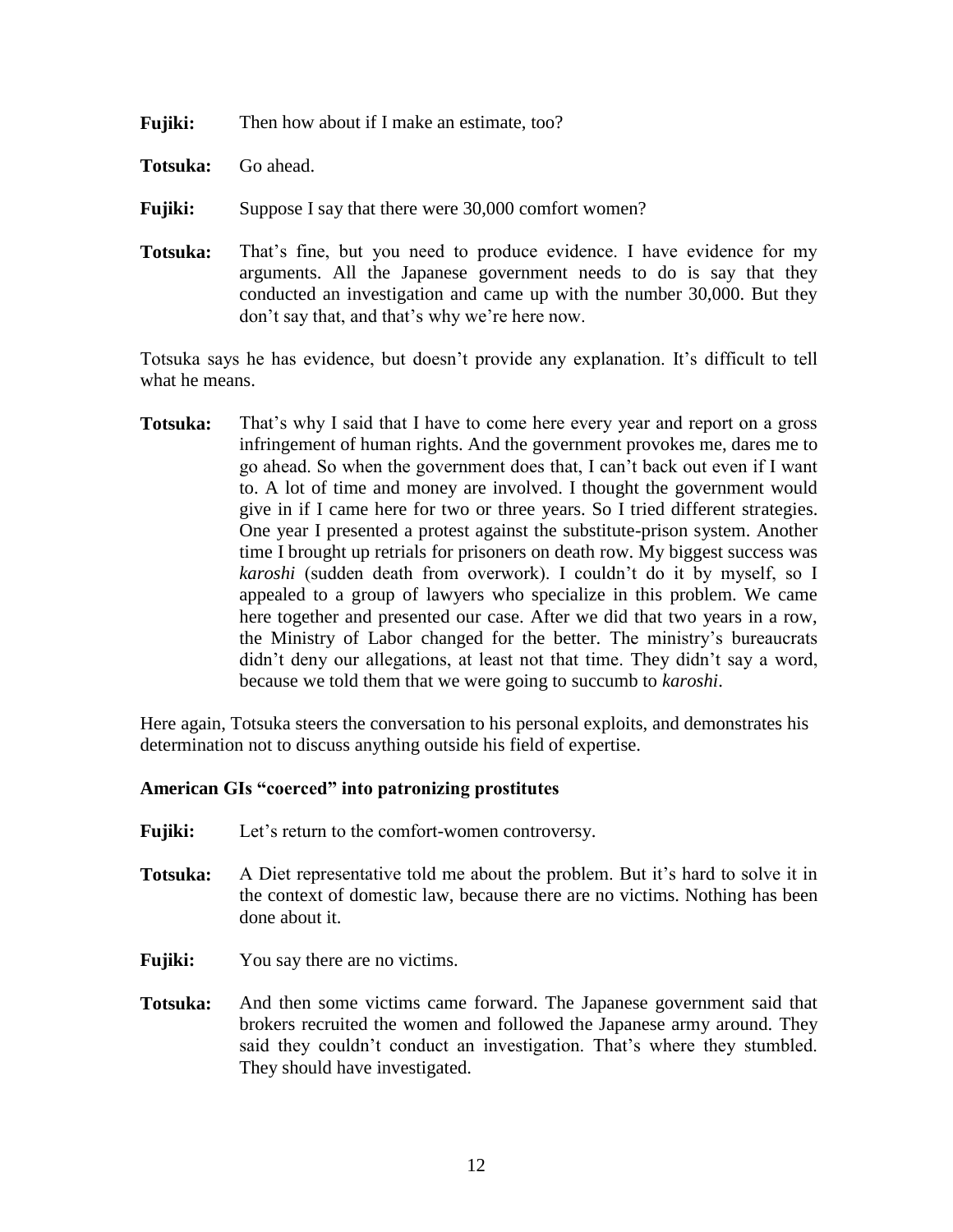- **Fujiki:** Well, I spoke to a number of American soldiers who fought in the Korean War. They told me that in their case coercion was a factor. The coercion occurred when they left their base. They would be surrounded by prostitutes, and coerced into patronizing them. What do you think of that?
- **Totsuka:** I think it's possible. That's a problem that needs to be addressed. You should take action to protect their human rights. How about it?

I was talking about soldiers being coerced into patronizing the prostitutes, but Totsuka didn't seem to be following me.

| <b>Fujiki:</b> | Whose human rights?                                                                                                                                                                                                        |
|----------------|----------------------------------------------------------------------------------------------------------------------------------------------------------------------------------------------------------------------------|
| Totsuka:       | The people who were asking you for help.                                                                                                                                                                                   |
| <b>Fujiki:</b> | Nobody was asking for help. I was talking about soldiers surrounded by<br>prostitutes soliciting their business. A group of women was trying to drum<br>up business. And aren't there a lot of prostitutes here in Geneva? |
| Totsuka:       | Yes, there are. But the Japanese army's comfort-women system was<br>different.                                                                                                                                             |

**Fujiki:** It was intended to prevent venereal disease and rape.

Without demonstrating a clear difference, Totsuka insists that the "Japanese army's comfort-women system was different." It was obvious that he was determined to demonize the Japanese military.

- **Totsuka:** It was more like the demands of that era.
- **Fujiki:** No, it wasn't. The Koreans thought they could make money.
- **Totsuka:** The point is that the women couldn't come forward before. I now know that there was a host of problems. I'm talking about women's rights during the war. The infringement of women's rights in wartime is a problem that was brought up here. Before you say anything more, please read my book, *Educating the Japanese About Japan's War Responsibility*. I describe the course of events in it. I urge you people to convince the Japanese government to ratify the First Optional Protocol. Once that happens, I won't come back here again.

When I press him on a point that he introduced, he tries to evade the issue by citing "demands of the times." But he seems to view his substitution of "sex slaves" for "comfort women" as a triumph.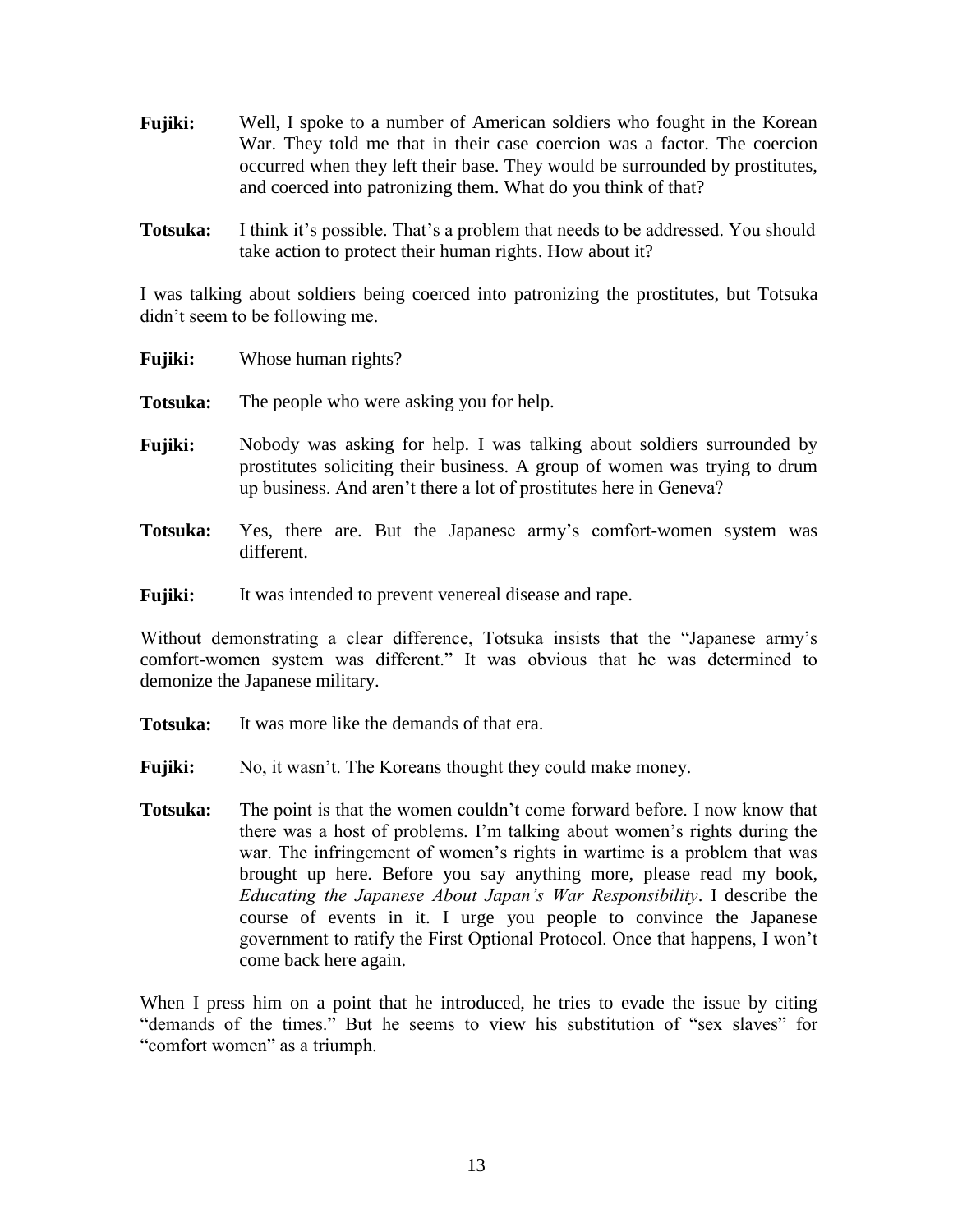### **Let the courts decide whether comfort women were sex slaves**

- **Fujiki:** But sex slaves are a different matter, aren't they?
- **Totsuka:** Please forget about sex slaves. That issue is over and done with. You can sue if you want. You can appeal to the International Court of Justice. I can show you how to go about it. You can present your case at the International Court of Justice, one person at a time, and the court will decide who was a sex slave, and who was not. I proposed resolving the problem through that court to the Japanese government. The victims are agreeable. But the Japanese government refused. Do you see what I mean?
- **Fujiki:** Who refused?
- **Totsuka:** The Japanese government. People from the Foreign Ministry and the Cabinet Councillors' Office on External Affairs. This needs to be settled at in court. The court will never recognize your claim that the prostitutes earned far more than soldiers did. They will rule that women were tricked into becoming comfort women.
- **Fujiki:** It's impossible to determine who was tricked. Some of the women were certainly tricked by their own parents.
- **Totsuka:** An investigation should shed at least some light on that aspect of it. But the government refused to do that. The Japanese government keeps evading the issue. They're dead set against the idea of resolving the problem via a rational system like the court.

Totsuka, who is responsible for the spread of the sex-slave argument, was intent on convincing us that he is not evading the issue, but the Japanese government is. I decided to propose a public debate, which would expose the inconsistencies in his arguments, and his very convenient double standard.

- **Fujiki:** I think we should hold a public debate. You can share your wisdom with everyone. There are some things you can't learn from books, and some people just don't read.
- **Totsuka:** In that case, I'll write a more accessible book.
- **Fujiki:** A dialogue would convince more people that your arguments are valid.
- **Totsuka:** I doubt that. I have no intention of coming here and making a lot of noise. But the Japanese government won't stop ignoring me.
- **Fujiki:** Probably because you won't desist. If you did, then the government would, too.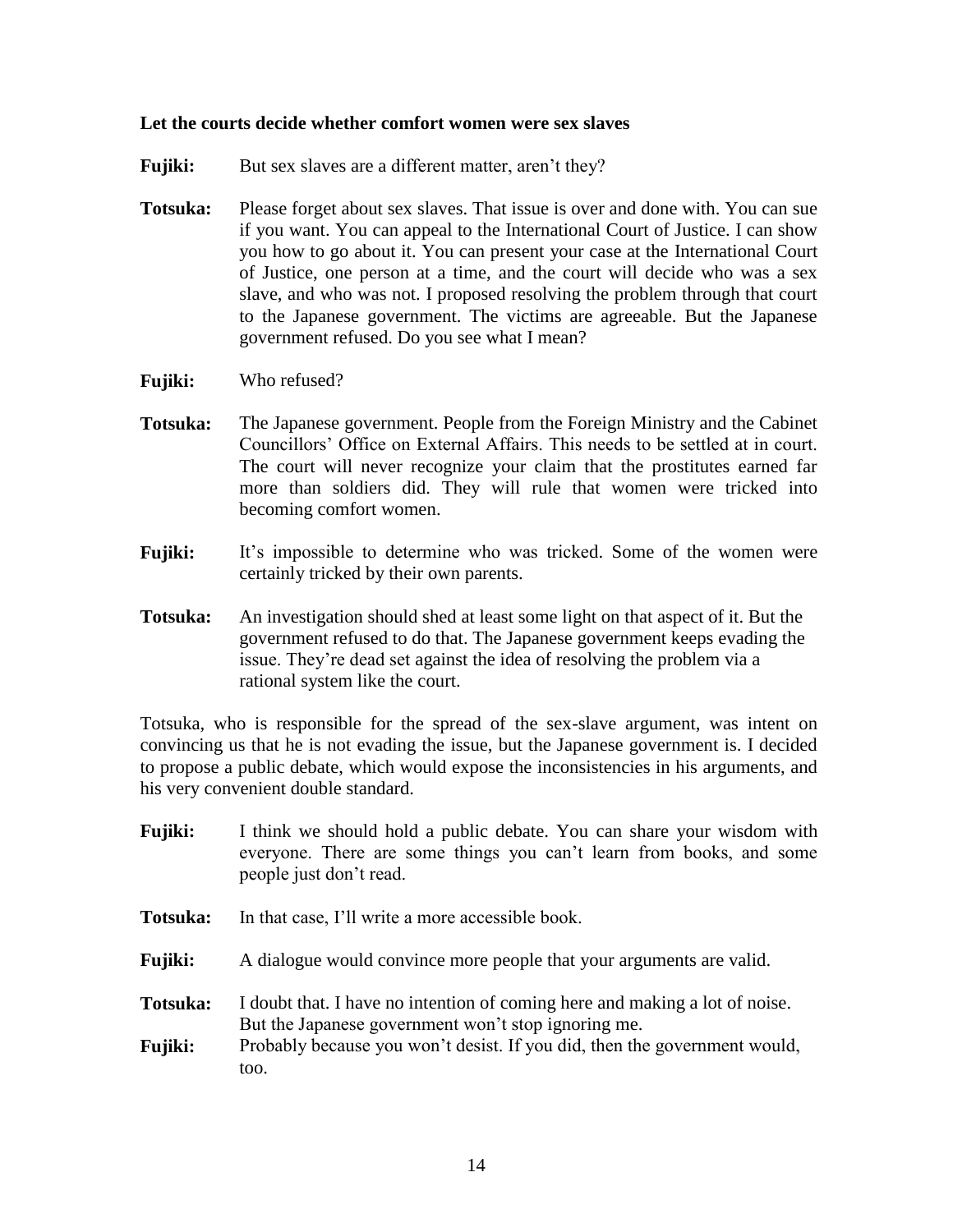It was Totsuka who approached the UN about the comfort-women controversy. The Japanese government has reacted to his allegations — nothing more. From Totsuka's point of view, the government is refusing to recognize his claims. How can he continue to present arguments whose only objective is self-aggrandizement?

- **Totsuka:** There is absolutely no reason for the Japanese government to reject the First Optional Protocol. But that duty has been placed on my shoulders. I hate coming here. It takes money, and it takes time. There are differing opinions about whether or not comfort women were sex slaves. Only the International Court of Justice can resolve this dispute. I'm doing this to make Japan a better nation.
- **Fujiki:** I understand your passion for human rights. I did get the impression that you're working together with South Korea and Korean residents of Japan, though.
- **Totsuka:** South Korea is telling me to desist.
- **Fujiki:** Why?
- **Totsuka:** Because Japan will improve. The Koreans want to keep reproaching Japan until the end of time. They don't want a resolution of the comfort-women controversy. They don't want Japan to issue an apology.
- **Fujiki:** People really think like that?
- **Totsuka:** Some of them do. That's a problem. I don't like that attitude.
- **Fujiki:** They do that to extract money from Japan?
- **Totsuka:** No. But they hate Japan. If you look at history, you'll see why. That's why I'm asking you people to get the First Optional Protocol ratified. From coming here I learned that it won't be easy to get the question of whether the comfort women were sex slaves answered. You have to go to court.

Totsuka seems confident that his argument (comfort women were sex slaves) will not be overruled. He also behaves as though he is speaking for all the people of South Korea when he says "they hate Japan."

I have been to South Korea more than 100 times since 1987. When I first visited, Koreans weren't as hostile toward Japan as they are now. I had been told that some of the older people harbored anti-Japanese sentiments. But I didn't even hear comments that were hostile toward Japan then. Judging from my personal experience, I would say an effort was made to instill anti-Japanese sentiment in Koreans in 1988, the year the Olympics were held in South Korea. Korea claims to be a democracy, but actually operates in a state of armistice. Many North Korean agents have infiltrated South Korea. A great many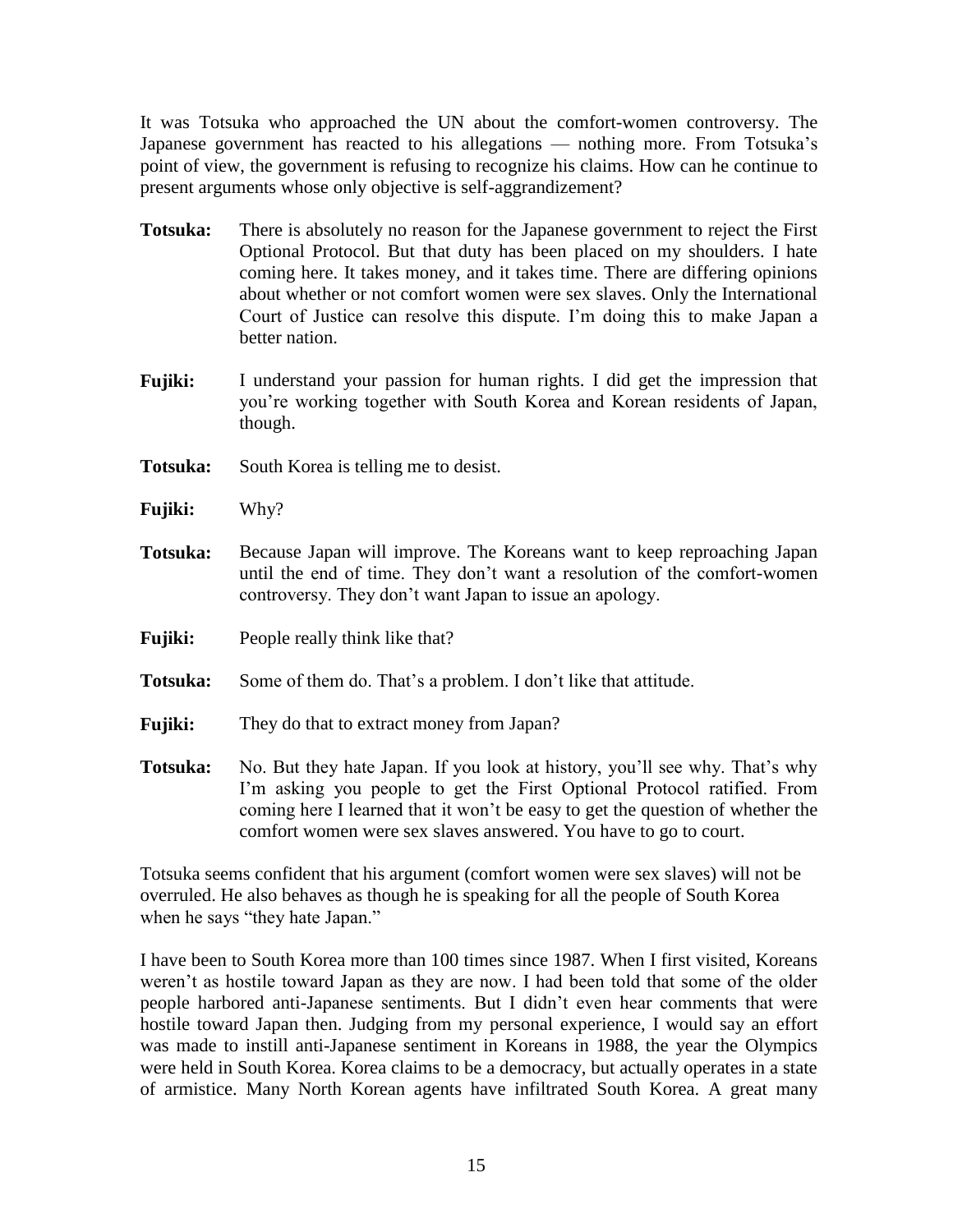tunnels, some of which have been discovered, have been dug under the boundary between the North and South.

| <b>Fujii:</b>  | Who would be the plaintiff? Who would be the defendant?                                                                                                                                 |
|----------------|-----------------------------------------------------------------------------------------------------------------------------------------------------------------------------------------|
| Totsuka:       | The Japanese government would be the plaintiff.                                                                                                                                         |
| <b>Fujiki:</b> | Governments don't need to file suit.                                                                                                                                                    |
| Totsuka:       | Then what are you going to do about that (comfort-woman) statue across<br>from the embassy? The inscription contains the term "sex slaves." They're<br>certain to install more of them. |
| <b>Fujii:</b>  | Yes, and you are responsible for them because you're the one who broadcast<br>the term all over the world.                                                                              |

**Totsuka:** That's not my fault. It's the fault of the people who believe what I said.

Here Totsuka is shifting responsibility for "sex slaves" to people who believed him. He's very clever at dodging accusations. It's hard to tell whether he believes what he says. But at no time did he seem to take offense.

| <b>Fujiki:</b> | By those who believed you, did you mean those who were enslaved by<br>white people? If so, they are not what I consider sex slaves.              |
|----------------|--------------------------------------------------------------------------------------------------------------------------------------------------|
| Totsuka:       | Yes, but the person asking questions today isn't white.                                                                                          |
| <b>Fujiki:</b> | No, she is from South Africa — a victim of apartheid.                                                                                            |
| Totsuka:       | I don't feel sorry for them.                                                                                                                     |
| <b>Fujiki:</b> | The women who were forced into sex slavery?                                                                                                      |
| Totsuka:       | It's not because I feel sorry for them, but because I think it's an<br>international-law problem.                                                |
| <b>Fujiki:</b> | I'm of the opinion that people should do something about the problems in<br>their own country before they criticize Japan.                       |
| Totsuka:       | They're doing that. But that's where we differ. Do you think Japan is losing<br>face?                                                            |
| <b>Fujiki:</b> | No, that's not what I mean. The Japanese don't think there's anything wrong<br>with apologizing. If they think they're at fault, they apologize. |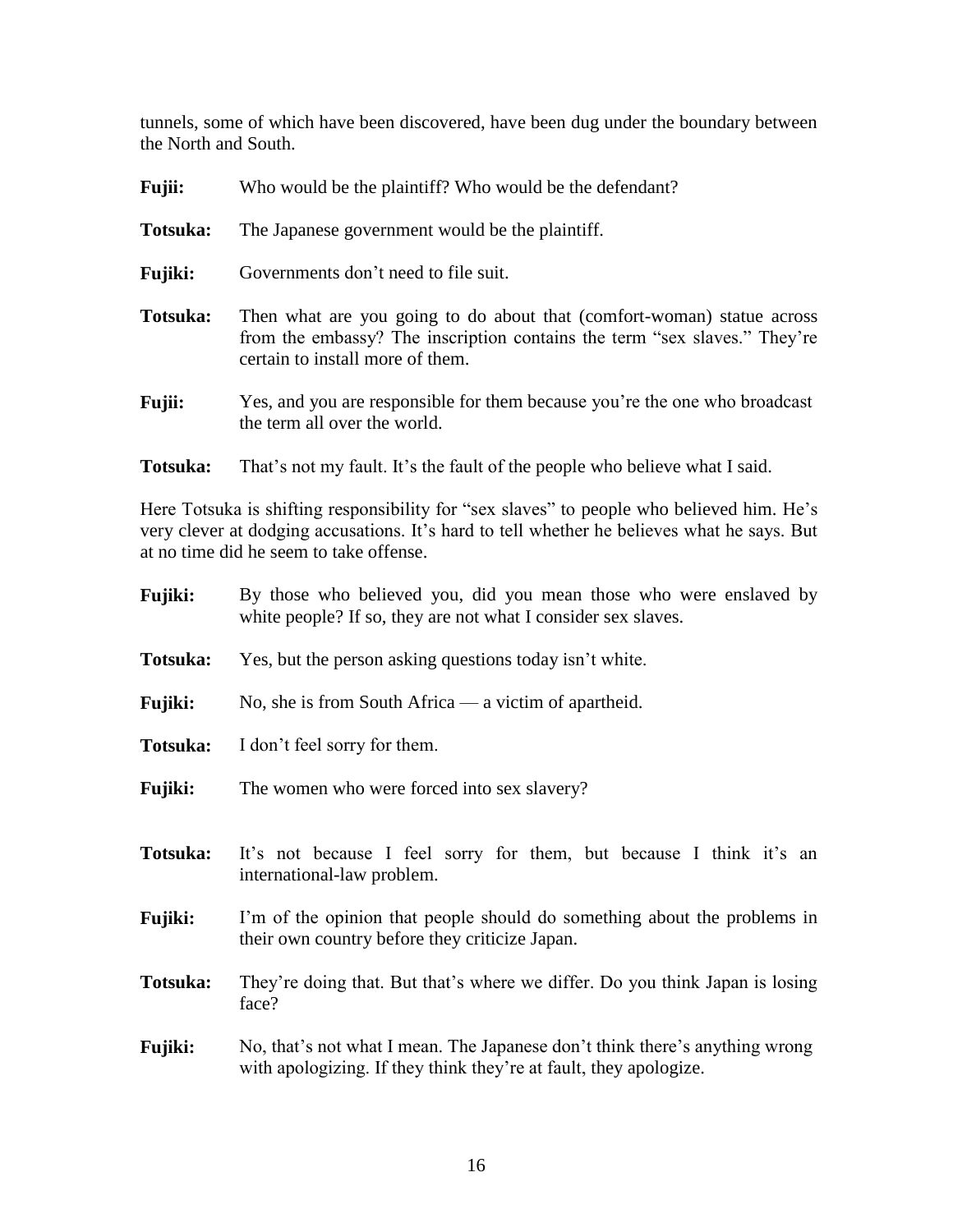| Totsuka:       | Really?                                                                                                                                       |
|----------------|-----------------------------------------------------------------------------------------------------------------------------------------------|
| <b>Fujiki:</b> | Really. Once they receive an apology, they don't pursue the matter any<br>further. They don't ask for another apology, or for money, do they? |
|                | <b>Totsuka:</b> I'm not so sure.                                                                                                              |
| <b>Fujiki:</b> | 1 am.                                                                                                                                         |

Whether one likes it or not, the Japanese culture is one of apologies. When we beckon to a waitress at a restaurant, or ask someone directions, we start out by saying, "Excuse me." Also, in the context of Japanese culture, an apology can be a courageous act. In other countries, on the other hand, an apology is simply an admission of guilt.

#### **Totsuka's conviction: sex slaves**

| Totsuka: | The Japanese government hasn't apologized. Not yet, and not properly. For        |
|----------|----------------------------------------------------------------------------------|
|          | instance, you reject the concept of sex slaves. That's fine. You're exercising   |
|          | freedom of speech and academic freedom. But you should take this                 |
|          | discussion to a higher level, and let the International Court of Justice rule on |
|          | 1t.                                                                              |

- **Fujiki:** That's one way of doing things.
- **Totsuka:** Why doesn't the Abe administration do that? Because the Noda administration collapsed.
- **Fujiki:** Suppose someone institutes suit at the International Court of Justice demanding that the comfort-woman statue be removed. If the court orders the removal of the statue, then that will be the end of it.
- **Totsuka:** But the court will necessarily deliberate on the sex-slave issue.
- **Fujiki:** I doubt it. The very act of installing the statue there is in violation of the Vienna Convention.
- **Totsuka:** No, it's not. The real problem is the words engraved on it.
- **Fujiki:** You are entitled to your opinion, but the Vienna Convention prohibits the installation of objects in the vicinity of an embassy that insult the sending state.
- **Totsuka:** So I'm asking why they're trying to avoid a trial. A court is the only place that hands down a legal decision. The world is full of courts, so if you're certain that the comfort women were not sex slaves, then you should fight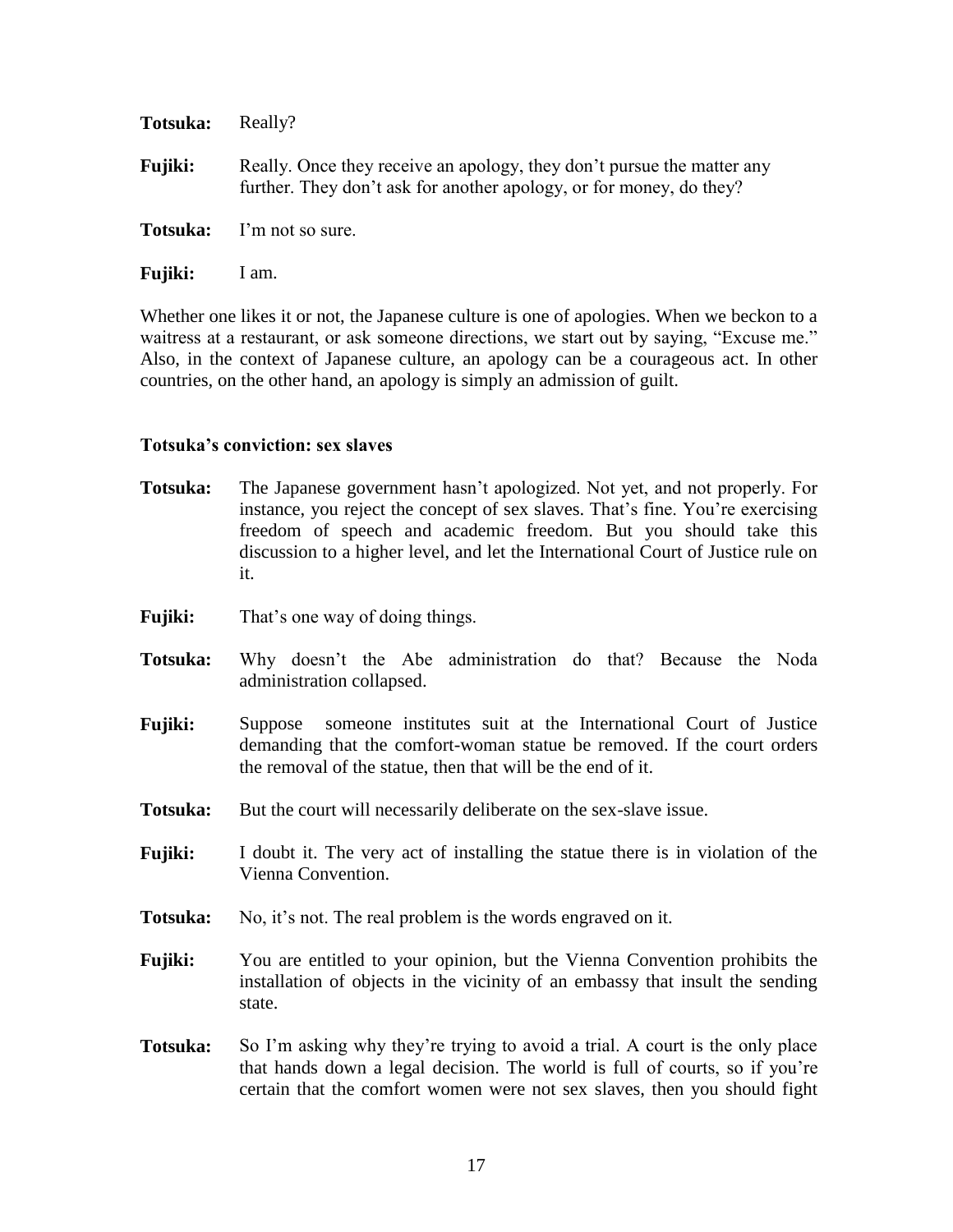your battle there.

- **Fujiki:** But even if the comfort-woman statue near the Japanese embassy is removed, they'll install others elsewhere.
- **Totsuka:** The International Court of Justice will decide whether the comfort women were sex slaves.
- **Fujiki:** I doubt it.
- **Totsuka:** Yes, that will definitely happen. The sex-slave issue is a matter of law, not of fact. Ultimately, problems involving legal decisions must be decided in a court of law.
- **Fujiki:** Your hypothesis is that they were used as sex slaves, isn't it?
- **Totsuka:** It's not a hypothesis, it's a conviction. All defenders have convictions. Courts hand down objective decisions. The UN also makes decisions that are somewhat objective.
- **Fujii:** Then why did the UN agree that comfort women were sex slaves?
- **Totsuka:** Because they were slaves.
- **Fujii:** Didn't the UN simply overreact to the word "slaves?"
- **Totsuka:** They fixated on the word because slavery is a violation of many treaties. International law forbids slavery.

Our conversation ended here because a meeting was about to begin.

In the end, Totsuka didn't seem to care whether or not the comfort women were sex slaves. Nor did he care about the facts. He finally admitted that his arguments stemmed from his personal conviction. His reasoning? Since the international community embraced that conviction, he must be right.

He is calm and composed, and his comments are peppered with words that show he seeks agreement and approval. Throughout our conversation Totsuka interrupted me, and rambled on, making it clear that to him, conversation is the act of stating his views without allowing the other party to do the same. When questioned about a particular topic, he equivocated. Our dialogue wasn't a conversation in the true sense of the word, but it was a valuable opportunity for me to hear this "pioneer" — the first person to equate comfort women with sex slaves — extemporize.